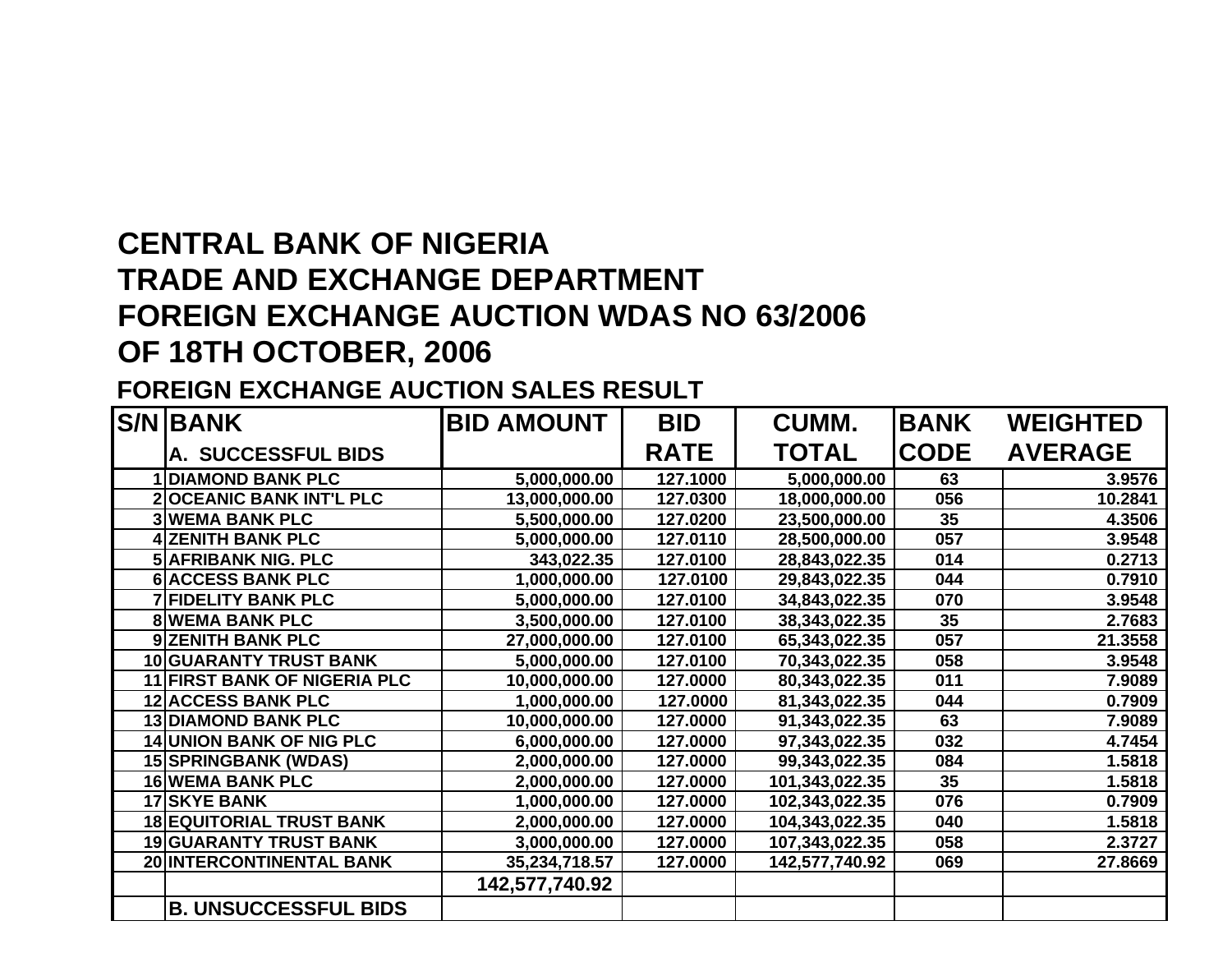|                                | 28 FIRST BANK OF NIGERIA PLC | 5,000,000.00      | 126.9500    | 160,577,740.92 | 011         | 3.9529   |  |  |  |  |
|--------------------------------|------------------------------|-------------------|-------------|----------------|-------------|----------|--|--|--|--|
|                                |                              | 18,000,000.00     |             |                |             |          |  |  |  |  |
|                                | TOTAL (A+B)                  | 160,577,740.92    |             |                |             | 127.0067 |  |  |  |  |
|                                |                              |                   |             |                |             |          |  |  |  |  |
|                                |                              |                   |             |                |             |          |  |  |  |  |
|                                |                              |                   |             |                |             |          |  |  |  |  |
| <b>BANKS' BDC CASH REQUEST</b> |                              |                   |             |                |             |          |  |  |  |  |
|                                | <b>S/N BANK</b>              | <b>BID AMOUNT</b> | <b>BID</b>  | CUMM.          | <b>BANK</b> |          |  |  |  |  |
|                                |                              |                   |             |                |             |          |  |  |  |  |
|                                |                              |                   | <b>RATE</b> | <b>TOTAL</b>   | <b>CODE</b> |          |  |  |  |  |
|                                | <b>FIRST INLAND BANK PLC</b> | 2,000,000.00      | 127.0200    | 2,000,000.00   | 085         |          |  |  |  |  |
|                                | <b>2 ACCESS BANK PLC</b>     | 2,000,000.00      | 127.0200    | 4,000,000.00   | 044         |          |  |  |  |  |
|                                | <b>3 UNITY BANK</b>          | 2,000,000.00      | 127.0200    | 6,000,000.00   | 215         |          |  |  |  |  |
|                                | <b>4 FIDELITY BANK PLC</b>   | 2,000,000.00      | 127.0200    | 8,000,000.00   | 070         |          |  |  |  |  |
|                                | 5WEMA-BDC                    | 2,000,000.00      | 127.0100    | 10,000,000.00  | 35          |          |  |  |  |  |
|                                | <b>6UBA PLC</b>              | 2,000,000.00      | 127.0100    | 12,000,000.00  | 033         |          |  |  |  |  |
|                                | <b>7 FCMB</b>                | 2,000,000.00      | 127.0100    | 14,000,000.00  | 214         |          |  |  |  |  |
|                                | <b>8 ZENITH BANK PLC</b>     | 1,000,000.00      | 127.0100    | 15,000,000.00  | 057         |          |  |  |  |  |

 **EQUITORIAL TRUST BANK 1,500,000.00 127.0100 16,500,000.00 040 INTERCONTINENTAL BANK 2,000,000.00 127.0000 18,500,000.00 069**

**TOTAL 18,500,000.00**

 **FIRST BANK OF NIGERIA PLC 5,000,000.00 126.9900 147,577,740.92 011 3.9542 DIAMOND BANK PLC 5,000,000.00 126.9900 152,577,740.92 63 3.9542 UNION BANK OF NIG PLC 1,000,000.00 126.9900 153,577,740.92 032 0.7908 IBTC CHARTERED BANK PLC 250,000.00 126.9900 153,827,740.92 221 0.1977 GUARANTY TRUST BANK 500,000.00 126.9900 154,327,740.92 058 0.3954 IBTC CHARTERED BANK PLC 250,000.00 126.9800 154,577,740.92 221 0.1977 EQUITORIAL TRUST BANK 1,000,000.00 126.9800 155,577,740.92 040 0.7908**